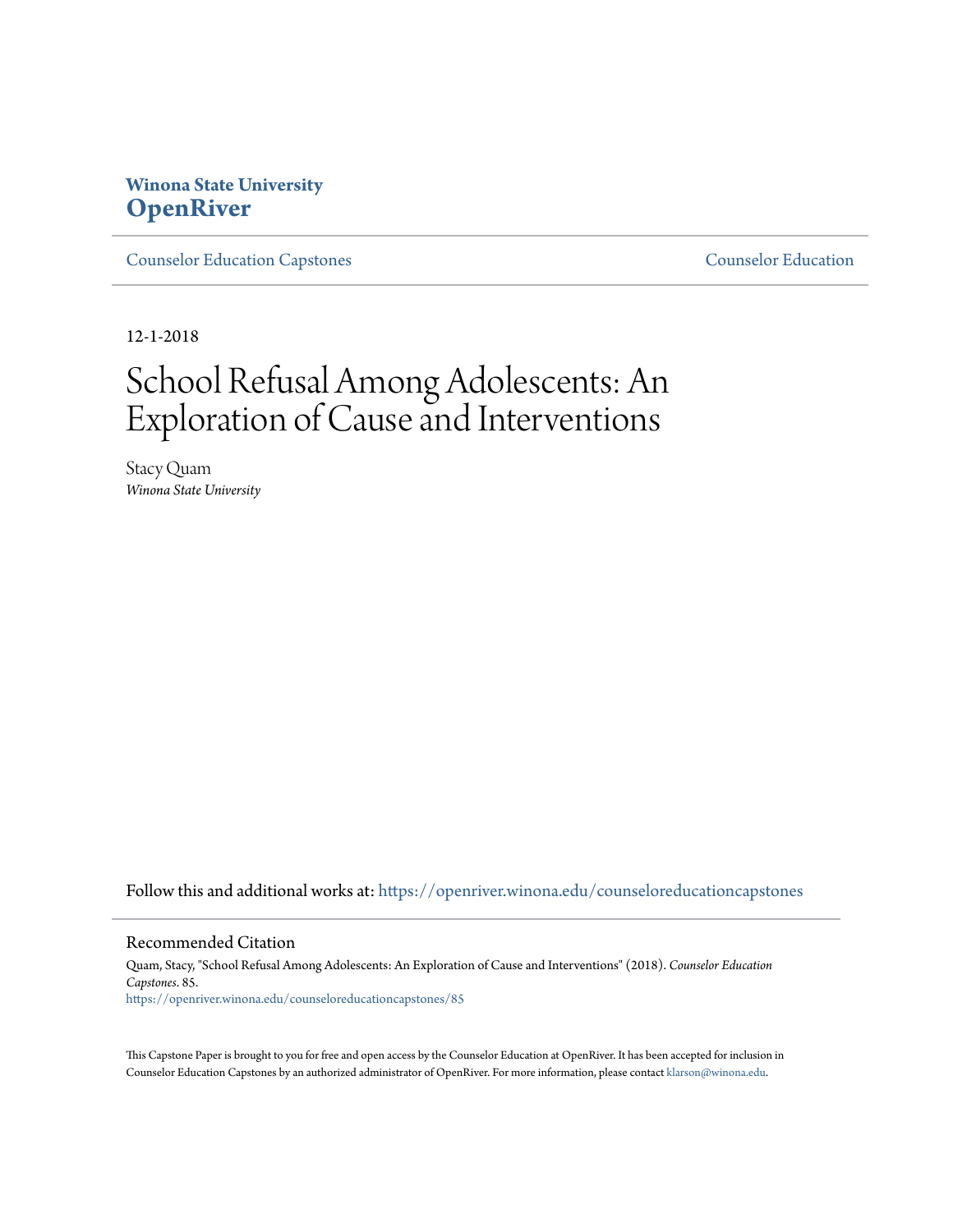# Stacy Quam

# **School Refusal Among Adolescents: An Exploration of Cause and Interventions**

A Capstone Project submitted in partial fulfillment of the

requirements for the Master of Science Degree in

Professional Development and Counselor Education at

Winona State University

Fall 2018

Winona State University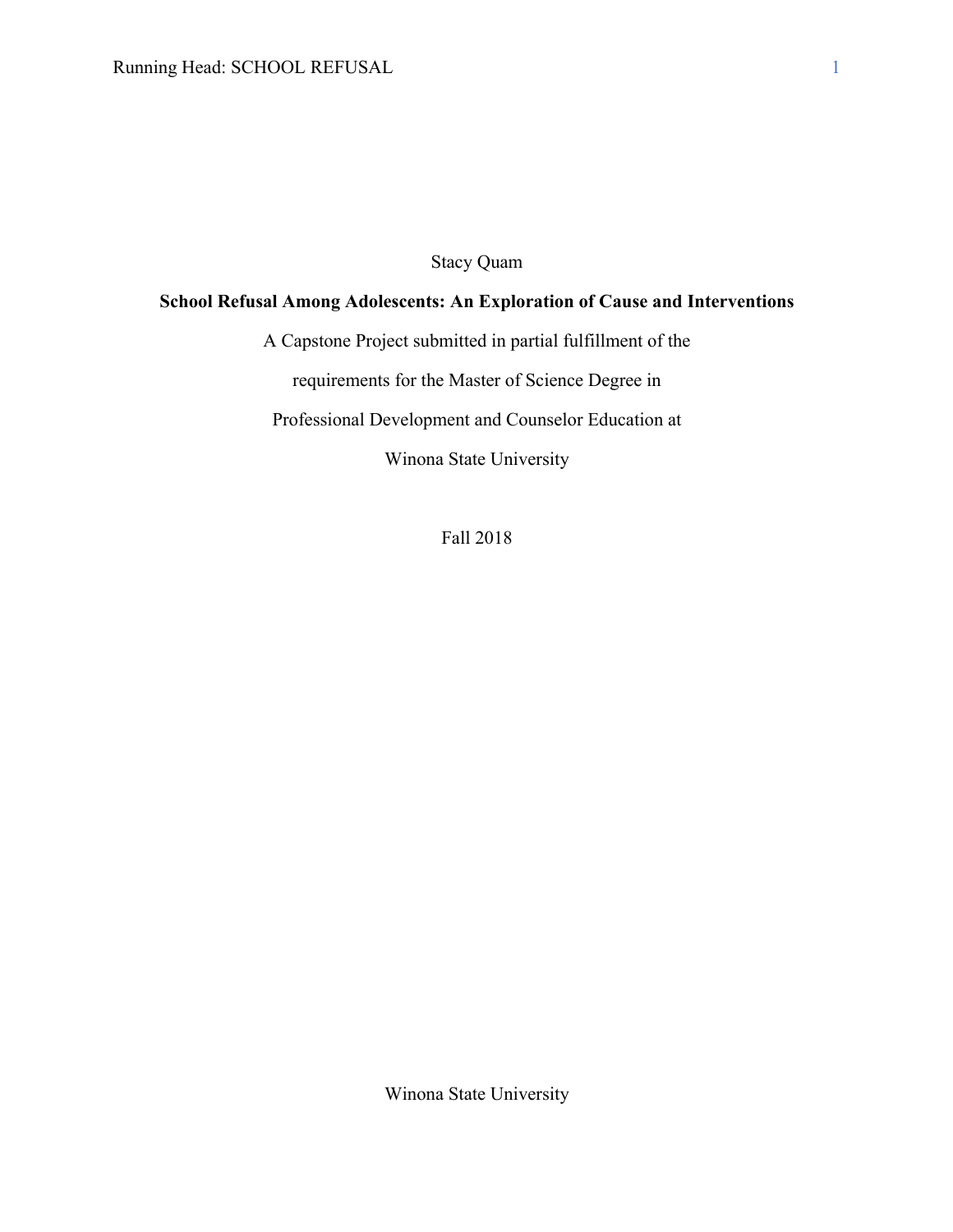College of Education

Counselor Education Department

### CERTIFICATE OF APPROVAL

# CAPSTONE PROJECT

**School Refusal Among Adolescents: An Exploration of Cause and Interventions**

This is to certify that the Capstone Project of

Stacy Quam

Has been approved by the faculty advisor and the CE 695 – Capstone Project

Course Instructor in partial fulfillment of the requirements for the

Master of Science Degree in

Counselor Education

Capstone Project Supervisor:

Name

Approval Date: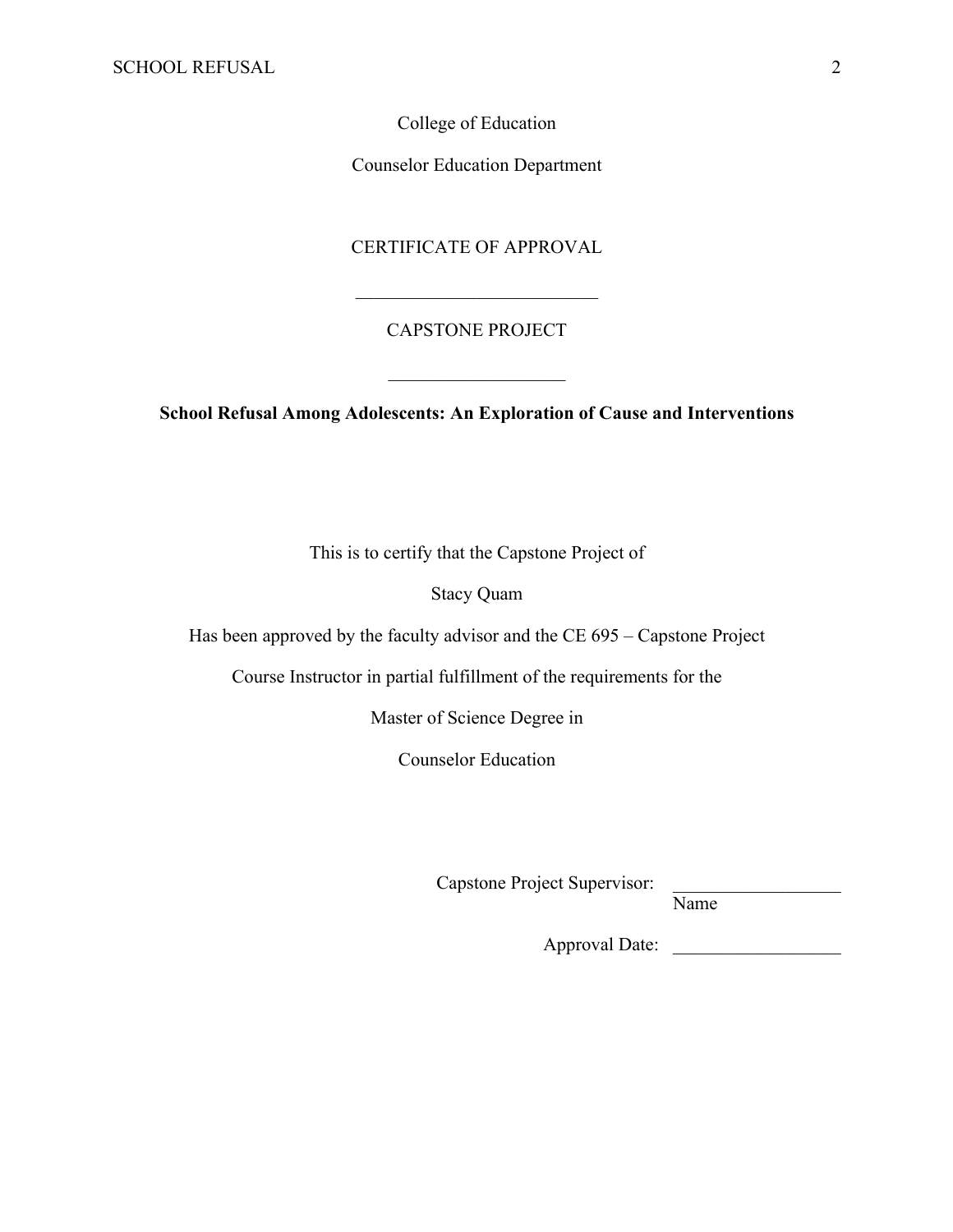#### **Abstract**

This capstone project relates to school refusal among adolescents. It was designed to research student reasoning for school refusal as well as suitable interventions for high school students. This project was initiated because of a concern for the welfare of students with attendance issues and specifically investigates the reasoning among adolescents in high school who meet at-risk criteria. This research seeks to provide professionals information about developmental theories related to school refusal. The research serves to inform their practice by identifying ways to improve student attendance through intervention. These various forms of intervention could improve the well-being of these students. This study could also improve and possibly diminish the existence of school refusal at this school.

*Keywords:* school refusal, school phobia, adolescent anxiety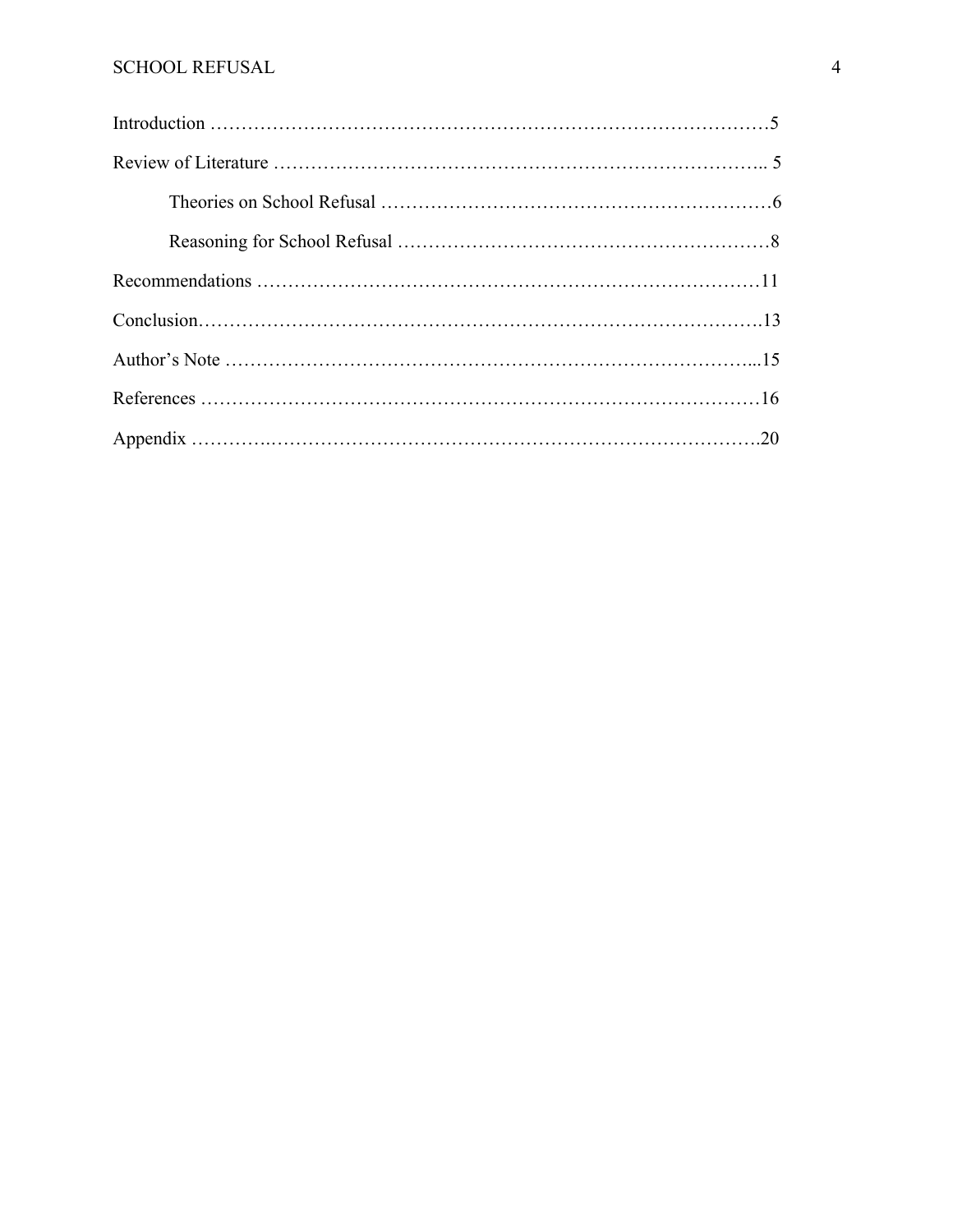#### **Introduction**

School refusal is the reluctance or refusal to go to school or to remain there. School refusal is associated with school phobia because of the increased intense anxiety associated with school (Kearney, 2008b; Thambirajah, De-Hayes, & Grandison, 2008). Predictors of excessive absenteeism include family, school, peer and individual factors (Corville-Smith, Ryan, Adams, & Dalicandro, 1998; Fallis & Opotow, 2003; McShane, Walter, & Rey, 2001). School absenteeism is a diverse problem, as it happens for many reasons (Dube and Orpinas, 2009).

School refusal can have several different causes, can involve considerable emotional distress for the child and can have negative longer-term effects such as academic difficulty, dropping out and even adjustment problems in adulthood (Kearney, 2008b). The severity and effects of school refusal are interrelated and can have overwhelming effects on one another. School refusal has been studied for many years and it has been determined that there are devastating effects for students who refuse to attend school on a regular basis. Even so, it is still a phenomenon that prevents academic success. Therefore, the purpose of this research is to explore reasons and identify possible interventions for school refusal behaviors.

#### **Review of Literature**

Nearly every school asserts that the major goal of classroom instruction is improvement of children's learning (Sigelman & Rider, 2015, pg. 315). Learning and development involve similar brain processes, and as such, are nearly synonymous. Development for one individual in school can occur intellectually, physically and socially throughout the course of a school day. When students refuse to go to school, their development and learning are affected. Ideally, students would make the decision to achieve academically, simply because they realize the value of a good education and that it is necessary to achievement in life. This connection is unfortunately not always made in adolescents.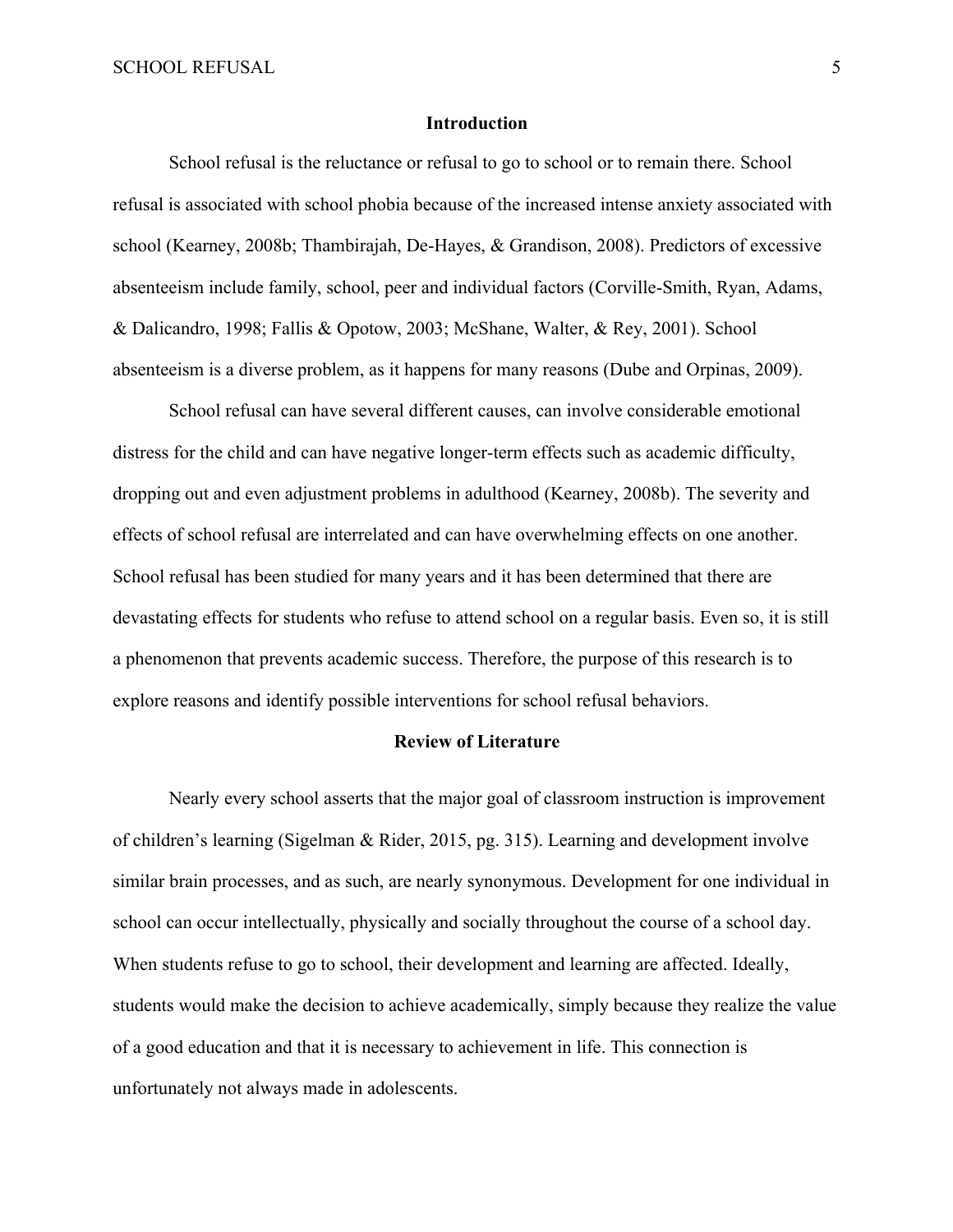A good education is a key to a fulfilling life (Brisbane, 2010, pg. 542). Specific school factors such as poor academic and social support, boredom in school and bullying have been hypothesized to be related to non-attendance (Lauchlan, 2003; Kearney & Silverman, 1996; Kearney, 2008a). While educators typically strive for a positive, supportive relationship with all students regardless of their ability, it may be difficult to make connections with all students. The relationships between teachers and students could also be directly related to school refusal and truancy (Havik, T., Bru, E., & Ertesvag, S. K., 2015, pg. 224). Supportive teacher-student relationships may protect against stress and negative emotions which could be risk factors for school refusal (Murberg & Bru, 2009).

#### **Theories on School Refusal**

Major theorists such as Freud, Erikson, Watson, Skinner, Piaget, Bandura and Bronfenbrenner have done research and studies related to school refusal. They have developed their theories as to why adolescents choose not to attend or stay at school. Developmental problems stem from events that took place during infancy, childhood or adolescence. This foundational research is still used today in relation to this topic.

**Freud**. Sigmund Freud stated that individuals who refuse to attend school are quite often suffering from psychological problems, especially anxiety or depression (Kearney, 2008b; Richards & Hadwin, 2011). Their parents may also be suffering from mental illness (Bahali, Tahiroglu, Avci, & Seydaoglu, 2011). Much of his research related to a person's earliest conflicts in a family. According to Freud's structural model of personality, the psyche's three systems, the id, ego and superego, are characterized by distinct roles and varying levels of consciousness. He conceptualized the id, driven by pleasure, as primarily unconscious and the superego, embodying social constraints and moral imperatives, as both conscious and unconscious (Ryckman, 2004).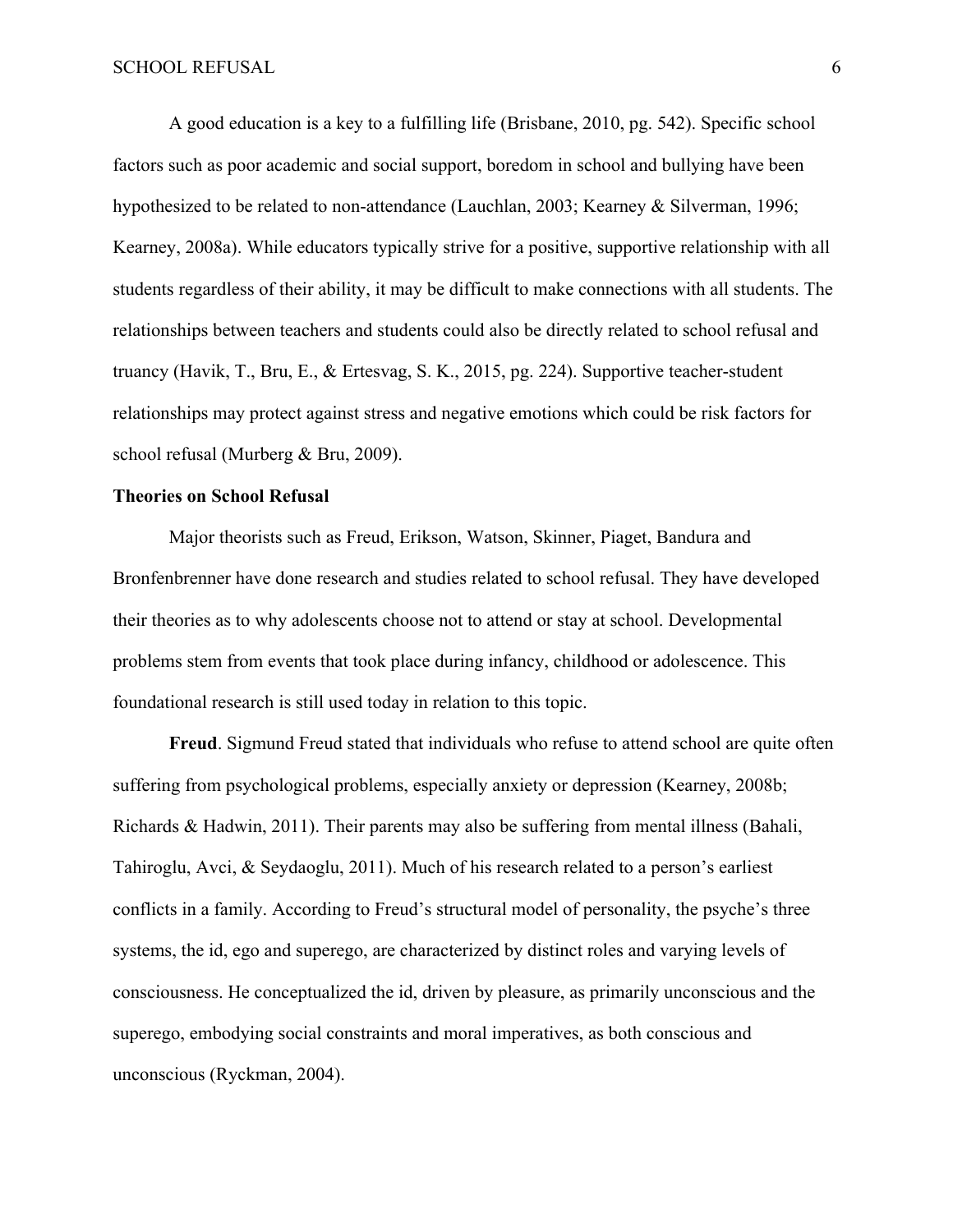**Erickson**. Erik Erickson would theorize that a child refusing to attend school has unresolved conflicts from earlier stages of development. According to Erickson's theory, an individual goes through eight developmental stages, in each of which he must face and cope with a central psychosocial problem or crisis. An individual's resolution of each of the crisis is supposedly reflected in the alternative basic senses, or attitudes, which develop as the outcome of each crisis stage. These attitudes theoretically contribute to an individual's psychosocial effectiveness and subsequent personality development (Munley, 1975, pg. 314).

**Watson**. John Watson believed that conditioning was the basic process involved in the development of human fears. (Powell, Digdon, Harris & Smithson, 2014, pg. 600). He investigated whether school refusal is developed as a phobia or anxiety disorder, resulting from traumatic experiences during school. He believed that fears could be learned. Fears from classical conditioning can also be unlearned if the feared stimulus is corresponding with happy emotions (Sigelman & Ryder, 2015, pg. 46).

**Skinner**. Similarly, B. F. Skinner looked at a behavioral approach, and would look at the consequences of going to school versus staying home. If the reinforcement of staying home would be greater than the reinforcement of staying at school for the adolescent, they may choose to stay home. If the consequences of staying home were more severe, the adolescent may choose to go to school (Kearney, 2008b). On the basis of operant theory of learning, (Skinner, 1953), Kearney and Silverman (1993) developed the functional model of school refusal behavior (FMSRB) in a clinical setting to understand child-motivated school refusal behavior. This model comprises assessment of negative and positive reinforcing behaviors through four functional profiles that describe why a child is not attending school. Some children may have more than one functional profile, and therefore, behaviors may be both negatively and positively reinforced (Kearney & Silverman, 1993).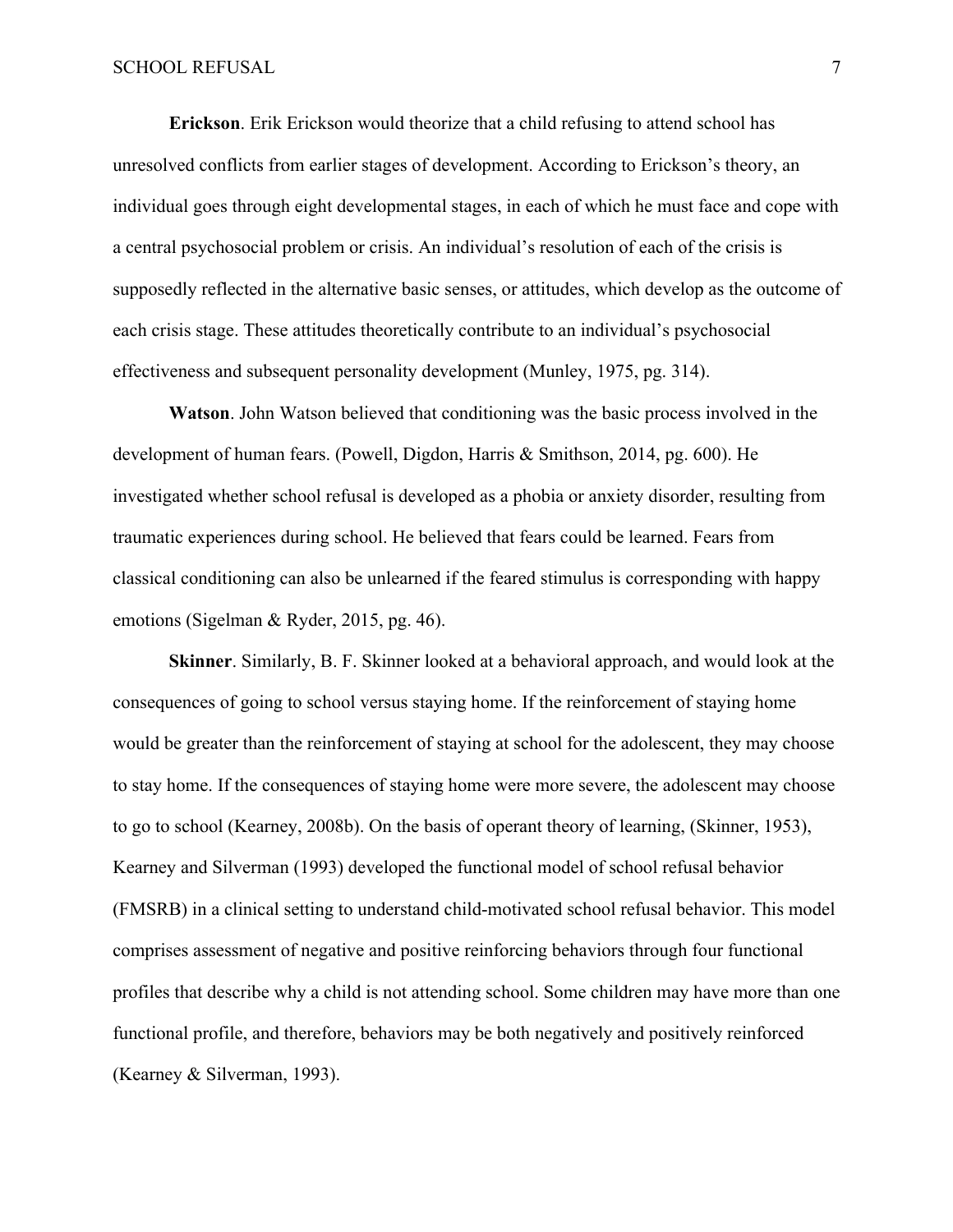**Bandura**. Albert Bandura would use his observational learning theory to link the adolescent's anxious behavior at school to learning anxious behavior from other students. Theories of behavior or punishment would also be linked to this perspective. With the existence of self-efficacy, one would also look at what the adolescent believes will occur if they do or do not attend school (Wilson & Trainin, 2007).

**Piaget**. Jean Piaget would look at home life and school like Bandura, but he would also look at the student's stage of cognitive development. If an adolescent has not reached the formal operations stage, they may not be able to think about the long-range consequences of their actions. Thus, linking attending school to success in life would not be possible at this stage (Maric, Heyne, de Heus, van Widenfelt, & Westenberg, 2012).

**Bronfenbrenner**. Urie Bronfenbrenner would look at the many environmental systems in which the child is developing to see how they all relate with each other. Problems could relate to school, family, peers or even cultural differences affecting the decision to not attend school. Bronfenbrenner would assume that it was several systems affecting school refusal (Kearney, 2008b; Lyon & Cotler, 2009; Thambirajah et al., 2008).

# **Reasoning for School Refusal**

Though theoretical ideas may still be used today in determining reasoning for school refusal, many professionals working with students today recognize the various issues surrounding the problem as well as the importance for intervention at an early stage of educational development. This study intends to explore students' expressed reasons for school refusal through interviews. The data from the interviews will be compared to current theories of school refusal to identify which, if any, of the theories seem to match the interview data.

Many factors causing school refusal have been identified, including making home a more appealing option (Heyne, Rollings, King, & Tonge, 2002; Kearney & Beasley, 1994; Lauchlan,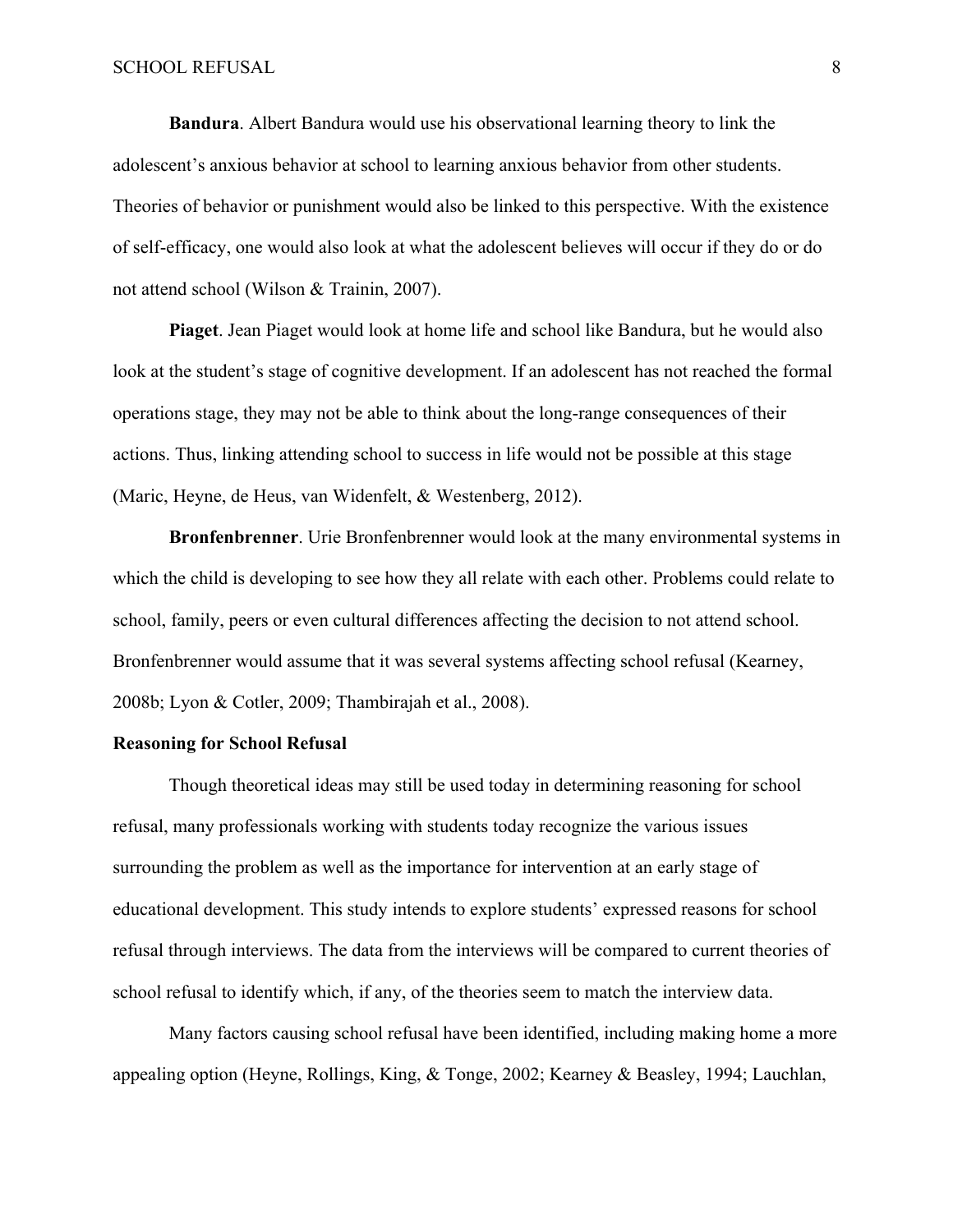2003; Lyon & Cotler 2007; Kearney, 2008b). These factors include bullying or other threats to safety, separation anxiety, coping ability, difficulties with classroom routines, difficulty with peer or teacher relationships, low academic self-concept and exam pressure. Some secondary causes that have been identified include, a lack of monitoring of bathrooms, corridors, and playground areas by staff, school climate and a pupil sense of connectedness to the school community, authoritarian management styles, performance-oriented classrooms, bereavement or illness of a family member, and transition to a new educational environment. These factors may be mutually exclusive, operate simultaneously or be in complete interaction with each other (Nuttall & Woods, 2013).

Family environment and parenting practices can also be factors in school refusal. Youth who are raised in families with high conflict or have withdrawn parents have also been known to demonstrate school refusal and other attendance problems (Kearney, 2008; Kearney & Silverman, 1995). These students may be experiencing low parental supervision and in some severe cases, they may be experiencing abuse at home.

Student absenteeism and specifically school refusal behavior are a perplexing and potentially devastating set of problems faced by many school-based health professionals (Kearney & Bensaheb, 2006, pg. 3). The American Association of Family Physicians would recommend including medical providers in school intervention processes as these professionals can diagnose or rule out any underlying medical problems (Fremont, 2003). Students may display a variety of symptoms of anxiety, depression or stress, which may result in the need for a comprehensive medical or psychological evaluation. Symptoms of anxiety, depression or stress may include signs of extreme worries or fears, feeling profoundly sad, hopeless or losing interest in almost all activities (Sigelman and Rider, 2015). Treatment may include behavior interventions, educational support-therapy, parent-teacher interventions or pharmacological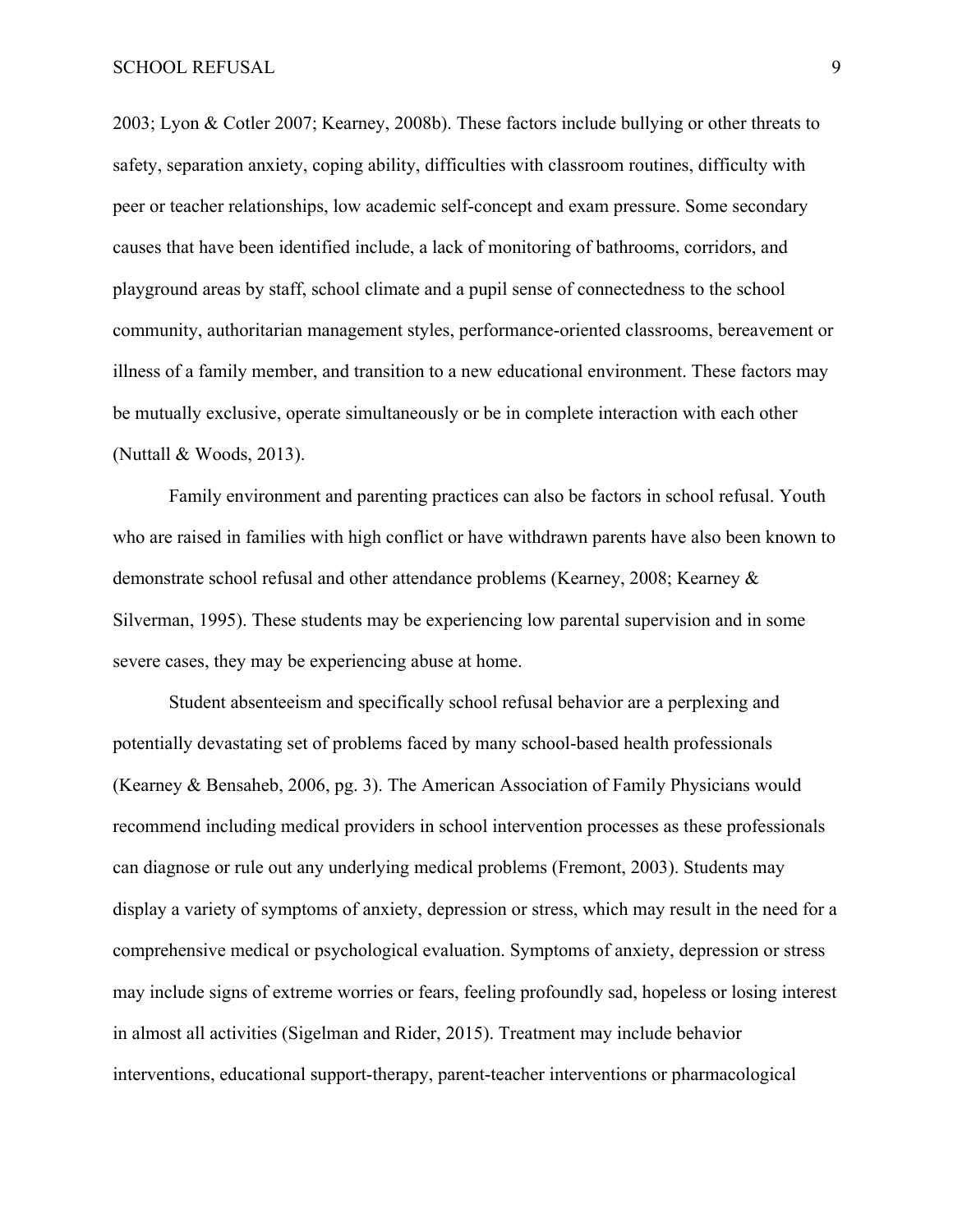treatment in conjunction with other forms of intervention. The American Psychological Association has published studies showing that there are many levels of school phobia that can be found in students. They may range from being fairly minimal in presentation and clear quickly to requiring intensive treatment (Johnson, Falstein, Szurek & Svendsen, 1941). Although school-based health professionals are commonly confronted with youth who miss school or who attempt to miss school, few recommendations are available in literature to guide their assessment and treatment of this population (Kearney & Bensaheb, 2006, pg. 3).

There are several assessments which could be administered to further examine mental health issues in students. *The School Refusal Assessment Scale-Revised* (SRAS-R; Kearney, 2002b) assesses the relative influence of four functional conditions of school refusal behavior. The four functional conditions assessed include the avoidance of stimuli that provoke negative emotions, the escape from aversive social and/or evaluative situations, the pursuit of attention from significant others and the pursuit of tangible reinforcement outside of school (Gonzalvez et al., 2018). *The Depression, Anxiety and Stress Scale-21* (DASS-21; Lovibond and Lovibond, 1995) is a self-report questionnaire with items that measure depression, anxiety and stress. This assessment may help to clarify student reasoning for school refusal as well as other difficulties the student may be experiencing in school.

School refusal behavior is typically marked by internalizing and externalizing behaviors. Internalizing behavior problems refer to symptoms of anxiety, depression or withdrawal, while externalizing behavior problems refer to symptoms of hyperactivity, conduct problems or aggression (Goodman et al., 2010). Youth who refuse to go to school often show internalizing problems such as general and social anxiety, worry, fear, self-consciousness, depression and suicidal behavior, fatigue and somatic complaints (Kearney & Bensaheb, 2006, pg. 4). They may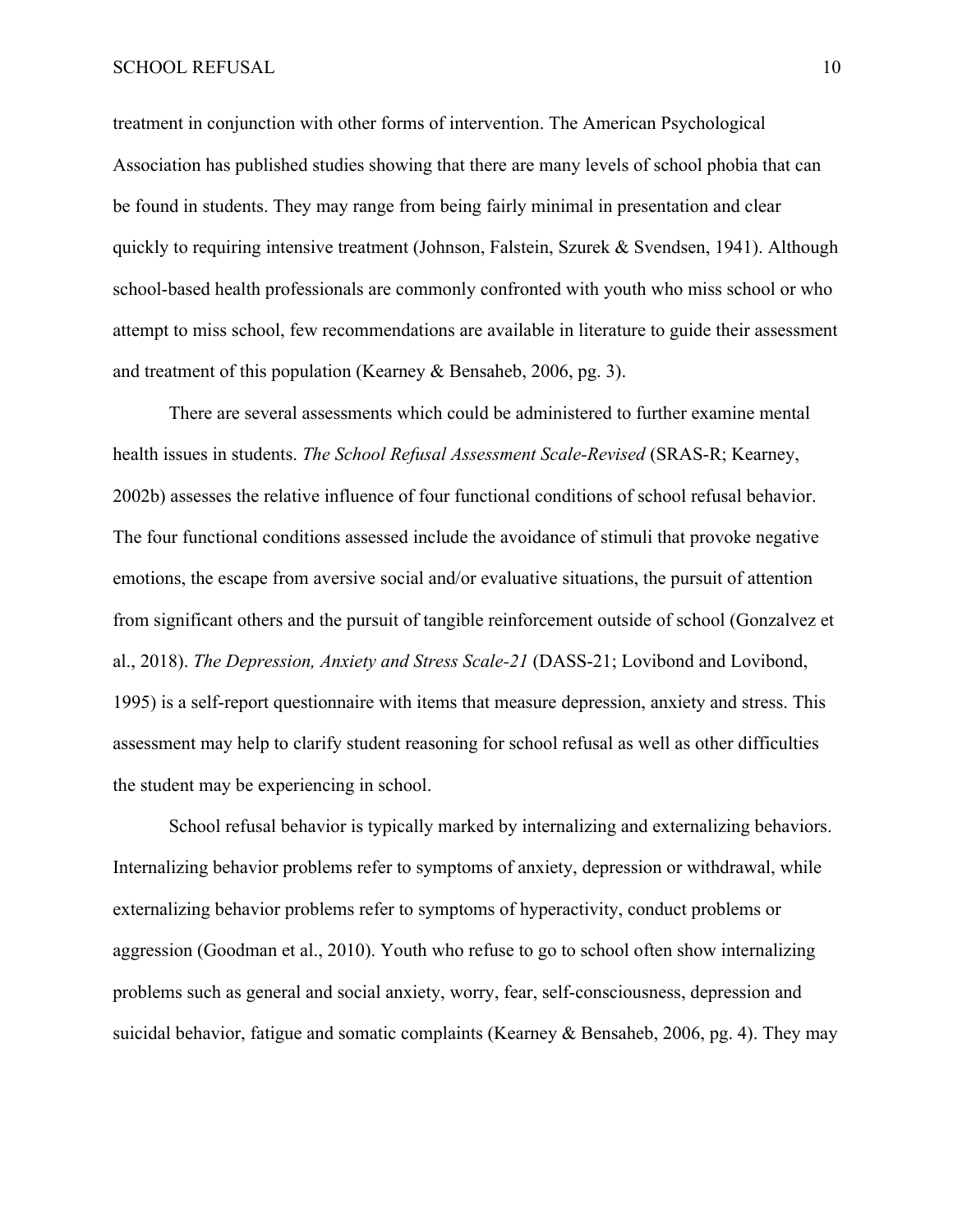also show externalizing behavior problems such as defiance and noncompliance, running away from school or home, verbal and physical aggression, temper tantrums and clinging.

#### **Recommendations**

Nuttal and Woods (2013) conducted a research study, examining intervention approaches in cases of school refusal. In this research project, they identified interventions and strategies that were successful. When looking at the areas of development for a teen, one can see where these strategies work in relation to areas of development for a teen.

Development can be defined as systematic changes in the individual, occurring between conception and death; such changes can be positive, negative or neutral (Sigelman & Ryder, 2015, pg. 590). The systematic changes for students in relation to human development, fall into three broad domains, which include physical development, cognitive development and psychosocial development. Moral development can also be measured and used in identifying reasoning for decision-making in teens (Sigelman & Ryder, 2015, pg. 4).

Physical development includes the growth of the body and organs, the functioning of physiological systems including the brain, physical signs of aging, changes in motor abilities and so on. Physical reasoning for school refusal may relate to anxiety, depression and mental health concerns (Nuttal & Woods, 2013). Possible interventions may include meeting with the school counselor for individual or group counseling. It may also involve meeting with the school psychologist for tests and assessments.

Cognitive development includes changes and continuities in perception, language, learning, memory, problem solving and other mental processes (Sigelman & Rider, 2015). Cognitive reasoning for not attending school may relate to difficulty with academic content or test anxiety (Nuttal & Woods, 2013). Some interventions for these students may include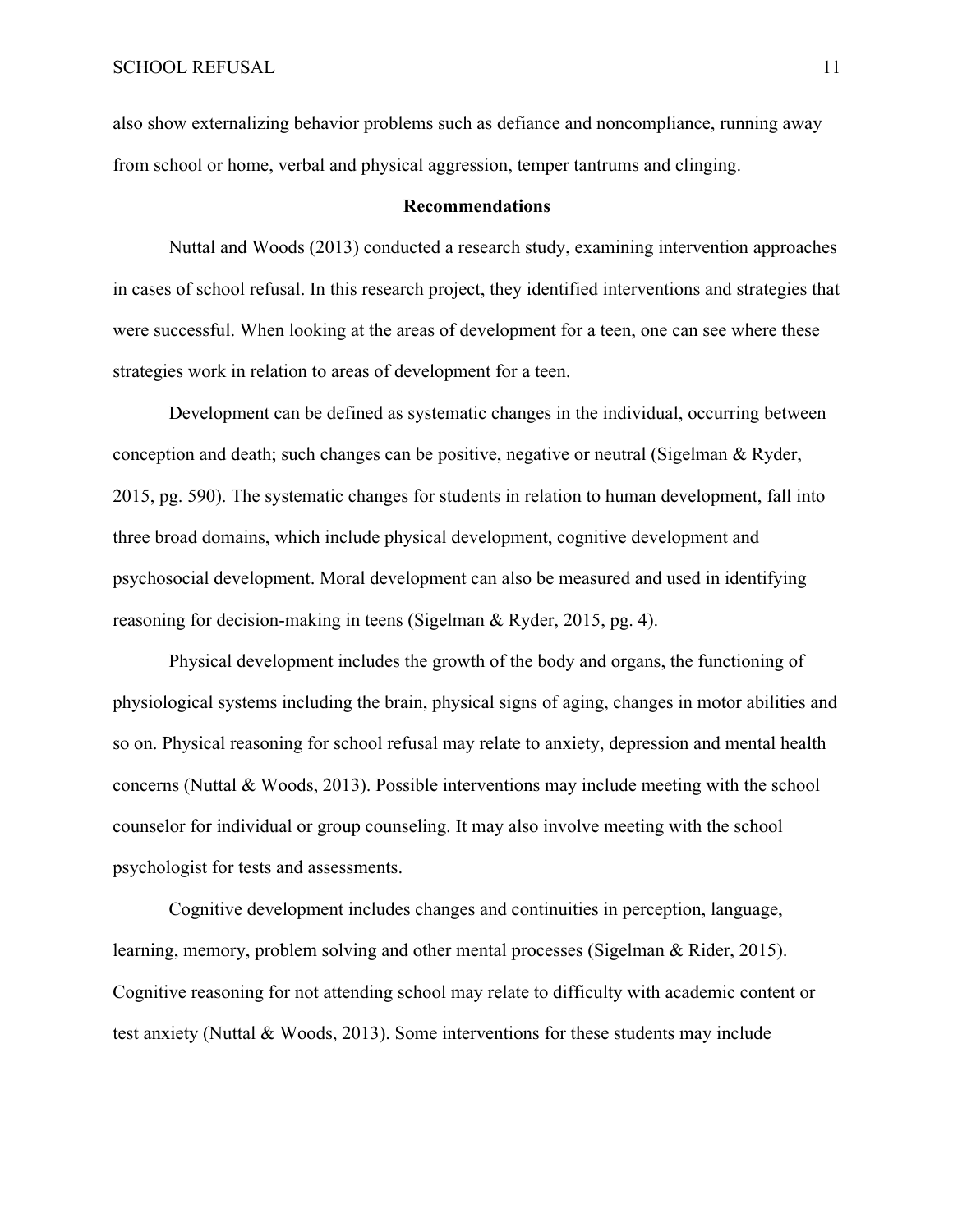academic help, tutoring, flexible and interactive approaches to ensure the student is able to access learning.

Psychosocial development includes changes and carryover in personal and interpersonal aspects of development, such as motives, emotions, personality traits, interpersonal skills and relationships, and roles played in the family and larger society (Sigelman & Ryder, 2015). Psychosocial developmental reasoning for not attending school may relate to difficulty with peer relationships, separation anxiety and a low academic self-concept (Nuttal & Woods, 2013). Students struggling socially and emotionally should be identified to teachers and encourage staff members to connect with this student. Encouragement and positive interactions can be helpful in these situations as well.

Moral development involves the ability of an individual to distinguish between right and wrong and base decision-making on these views (Sigelman & Ryder, 2015). The decision to not attend school may relate to the student not having support to attend school, thus seeing the decision to refuse to go to school as right, not wrong (Nuttal & Woods, 2013). In these situations, school staff may want to encourage the student to attend school because of the overall rewards of education. They may also want to explain the possible consequences of not attending school. This may relate to examining future goals after high school, truancy and difficulty later in life.

Recommendations for all students struggling with school refusal include providing an overall positive experience (Nuttal & Woods, 2013). This may include providing opportunities for the student to make positive contributions at home as well as at school. It also may include a flexible and individualized approach to ensure the ability to access learning. Parental engagement and being sure that needs are met in the family are also of importance. These actions may help to increase feelings of safety, security and a sense of belonging. This may also affect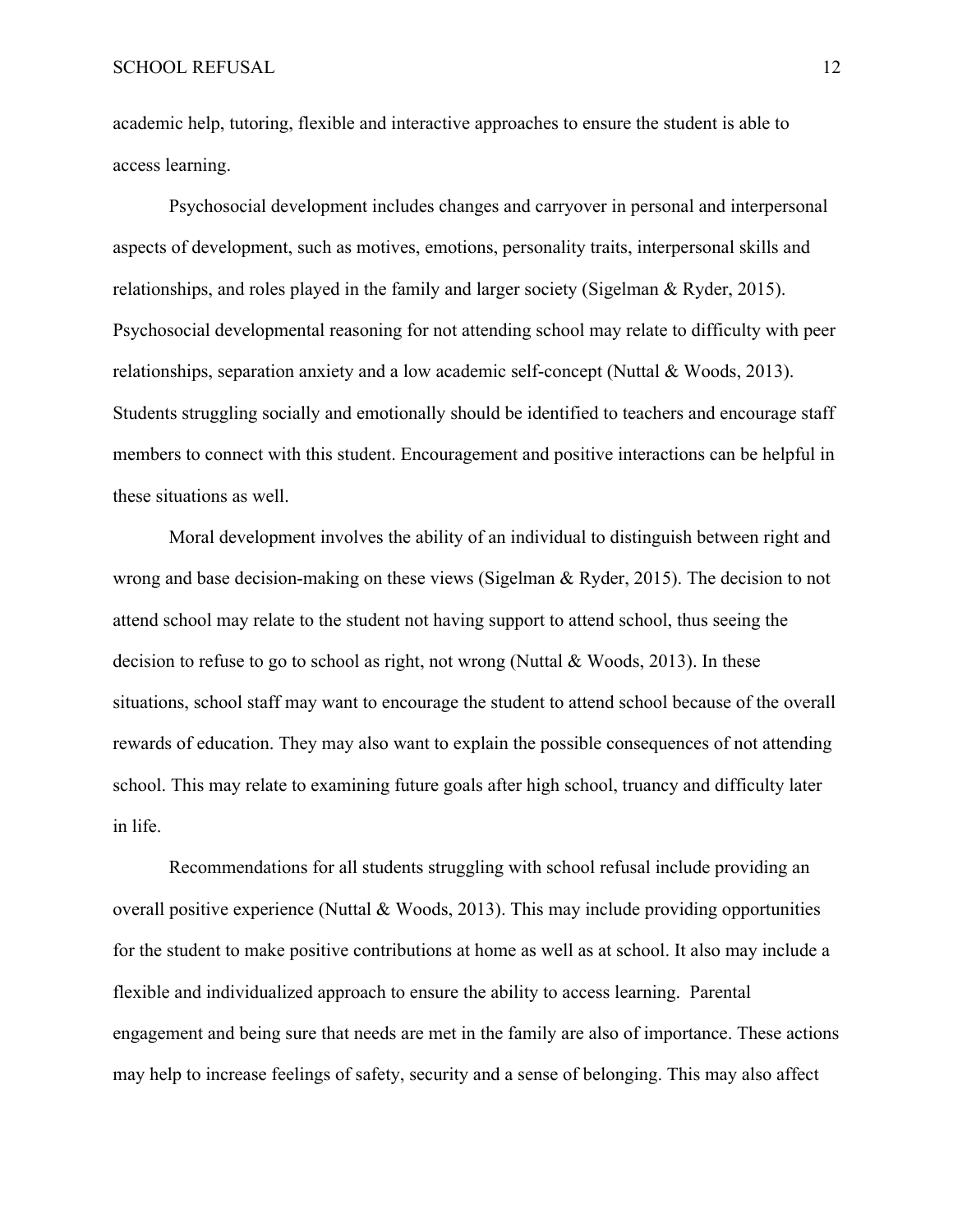the student's self-confidence, self-esteem and value of self. An increase in self-confidence, selfesteem and value of self for the student may have an impact on their motivation in school as well as their aspirations to succeed.

The role of professionals working with these students should include collaboration between parents, teachers, counselors, administrators as well as other professionals working with students. Experts recommend that schools set a standardized absence threshold and then discuss at-risk students in regular school staff meetings (Kearney, 2008). The threshold or limit may include missing 25% of total school time across two weeks or missing 10 days in any 15-week period, for example. Regular monitoring of progress or a decline, which includes grades, attendance, as well as over-all observable data relating to the student's well-being. A compilation of potential interventions that can be used by professionals is available in Appendix A.

## **Conclusion**

School refusal affects the lives of many individuals each day. Reasoning for school refusal varies from student to student. The effects of school refusal also vary, but most certainly impacts these individuals in their lives on a short and long-term basis, depending on the severity. This study looks at the individual reasoning for school refusal among students who meet at-risk criteria. After the duration of this study, intervention recommendations should be considered. These recommendations would hopefully improve the student's attendance at school.

Current research shows themes related to school refusal and developmental problems uncovered by theory. The information learned through this research project could be used to identify some of the most prominent reasons for school refusal in today's students. After interviewing students, parents and teachers and themes have emerged, it would be recommended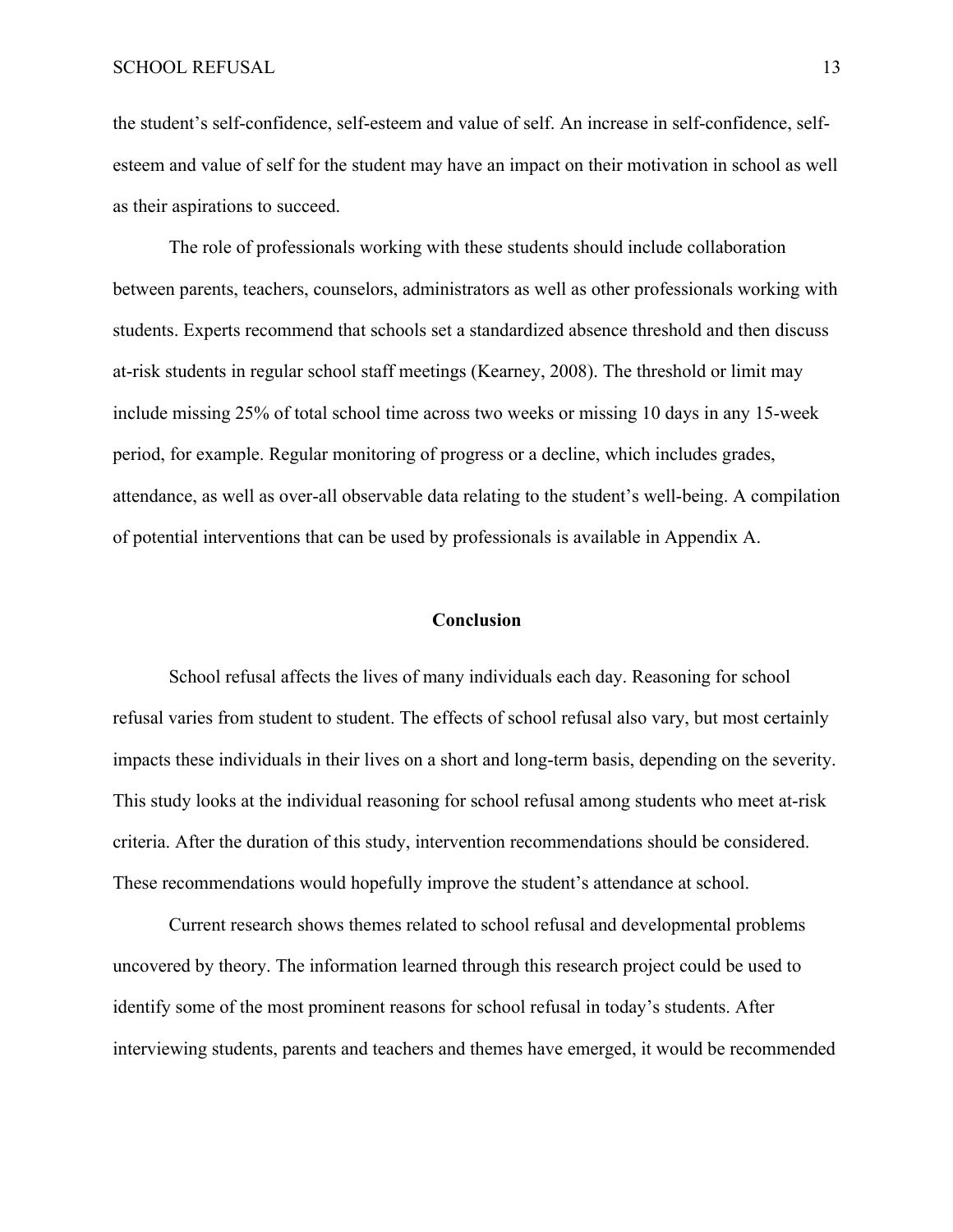that school professionals look at the associations between reasoning and developmental theories. This project could help guide school professionals in various settings to reduce school refusal.

The individual and the physical and social contexts with which he interacts are inseparable parts of a larger system in which everything affects everything else (Sigelman & Ryder, 2015, pg. 51). Development in one individual depends on the multidimensional interaction of these numerous influences. Theorists all have different views on where the problem stems from in relation to school refusal. It most likely is a combination of these numerous influences.

After viewing different theories related to school refusal, three main categories of development can be identified as being the main reasoning related to school refusal, including moral, psychosocial, cognitive and physical. These interconnected areas of development all may be contributing to school refusal. Some main contributing factors may relate to family, school, peer and individual factors. These factors should be considered as intervention plans are identified.

#### **Author's Note**

Throughout the duration of this study, I have been viewing from the perspective of a parent, teacher and future school counselor. My first and foremost goal is to improve the wellbeing of the student who is refusing to go to school. Through this study, I am confident that a connection could be made to link the reasoning for school refusal to developmental theories in every scenario. Steps could be taken by professionals to continue research to help these students through intervention methods. After steps were taken to help these students, data could show progress or lack of improvement in attendance. Some limitations may include participation by these students who have not had interest in attending school. They may also decide that this is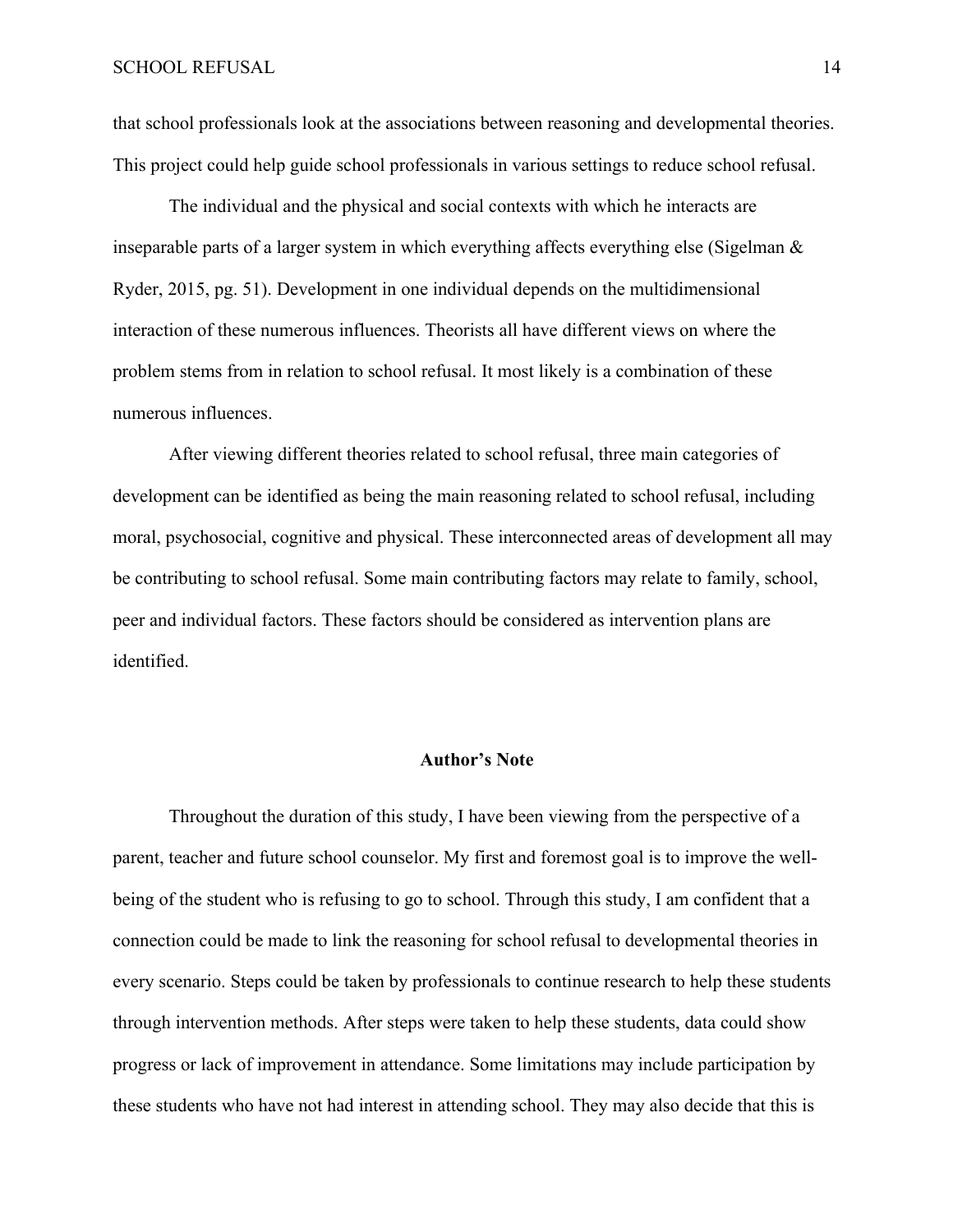not a study they want to be part of. Rationale for this study is justified in many ways as this work could improve the well-being of students in this school, way beyond the worry of limitations that may be faced. This work could improve or possibly diminish the existence of school refusal in high school settings.

# **References**

Bahali, K., Tahiroglu, A.Y., Avci, A., & Seydaoglu, G. (2011). Parental psychological symptoms and familial risk factors of children and adolescents who exhibit school refusal. *East Asian Archives of Psychiatry*, 21, 164-169.

Brisbane, H. E. (2010). *The Developing Child*. Columbus, OH: Glencoe/McGraw-Hill.

Corville-Smith, J., Ryan, B.A., Adams, G.R., & Dalicandro, T. (1998). Distinguishing absentee students from regular attenders: The combined influence of personal, family and school factors, *Journal of Health and Adolescence*, 27, 629-640.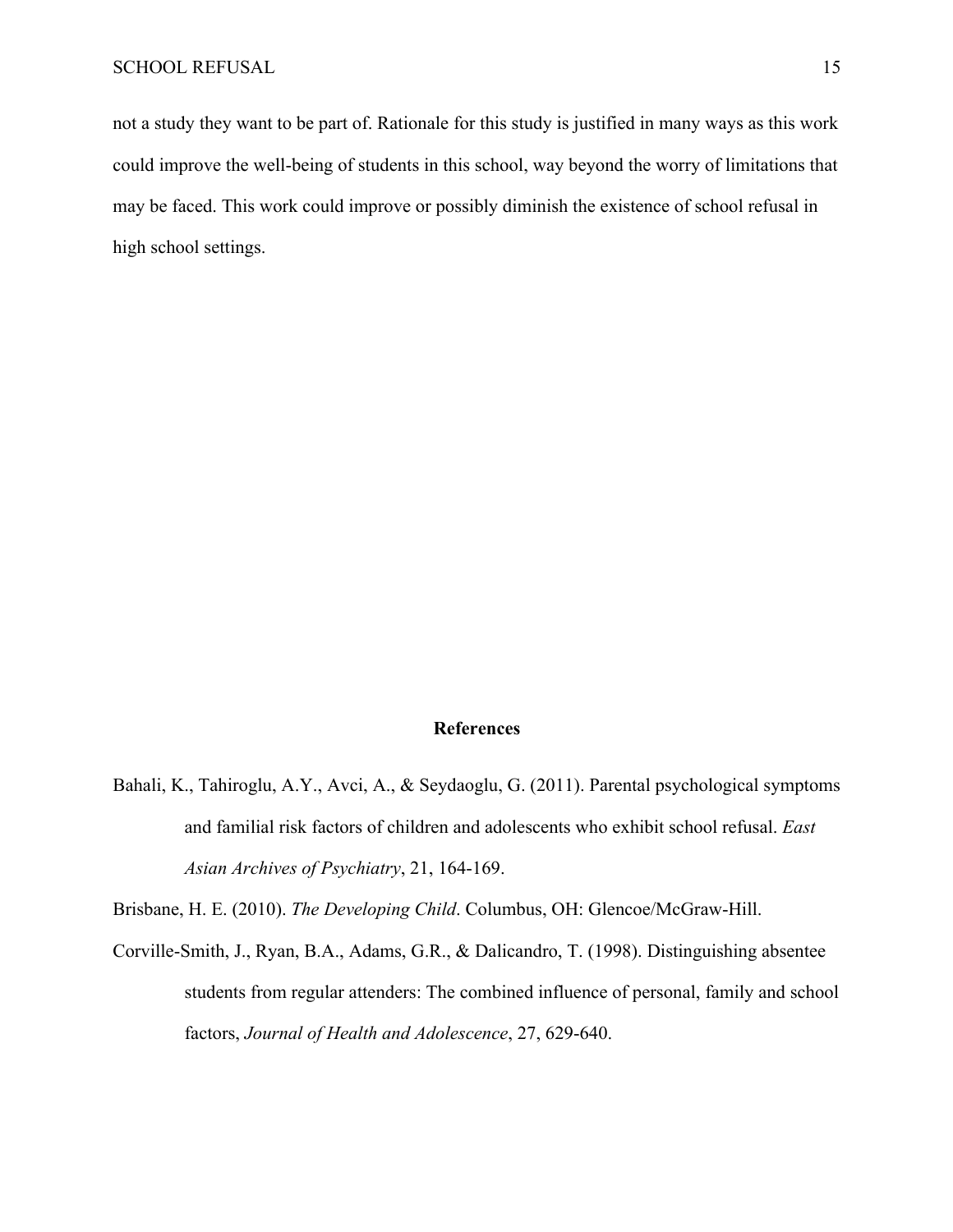- Dube, S. R., & Orpinas, P. (2009). Understanding excessive school absenteeism as school refusal behavior. *National Association of Social Workers*, 87-95.
- Heyne, D., Rollings, S., King, N., & Tonge, B. J. (2002). *School refusal*. Oxford: BPS Blackwell.
- Fallis, R.K., & Opotow, S. (2003). Are students failing school or are schools failing students? Class cutting in high school. *Journal of Social Issues*, 59, 103-119.
- Freemont, W. P., M.D. (2003, October 15). *School Refusal in Children and Adolescents*. Retrieved April 28, 2015, from American Family Physician website: http://www.aafp.org/afp/2003/1015/p1555.html
- Gonzalvez, C., Kearney, C. A., Jimenez-Ayala, C. E., Sanmartin, R., Vincent, M., Ingles, C. J., & Garcia-Ferdandez, J. M. (2018). Functional profiles of school refusal behavior and their relationship with depression, anxiety, and stress. *Psychiatry Research*, *269*, 140- 144.
- Goodman, A., Lamping, D., Ploubidis, G., 2010. When to use broader internalizing and externalizing subscales instead of the hypothesized five subscales on the strengths and difficulties questionnaire (SDQ): data from British parents, teachers and children. *J.Abnorm.Child Psychol*. 38, 1179-1191.
- Havik, T., Bru, E., & Ertesvag, S. K. (2015). School factors associated with school refusal-andtruancy-related reasons for school non-attendance. *Social Psychology of Education*, *18*(2), 221-240. http://dx.doi.org/10.1007/s11218-015-9293-y
- Johnson, A. M.; Falstein, E.I.; Szurek, S. A.; Svendsen, M. (1941). *American Journal of Orthopsychiatry*. 11(4), 702-711.http://dx.doi.org/10.1111/j.1939-0025.1941.tb05860.x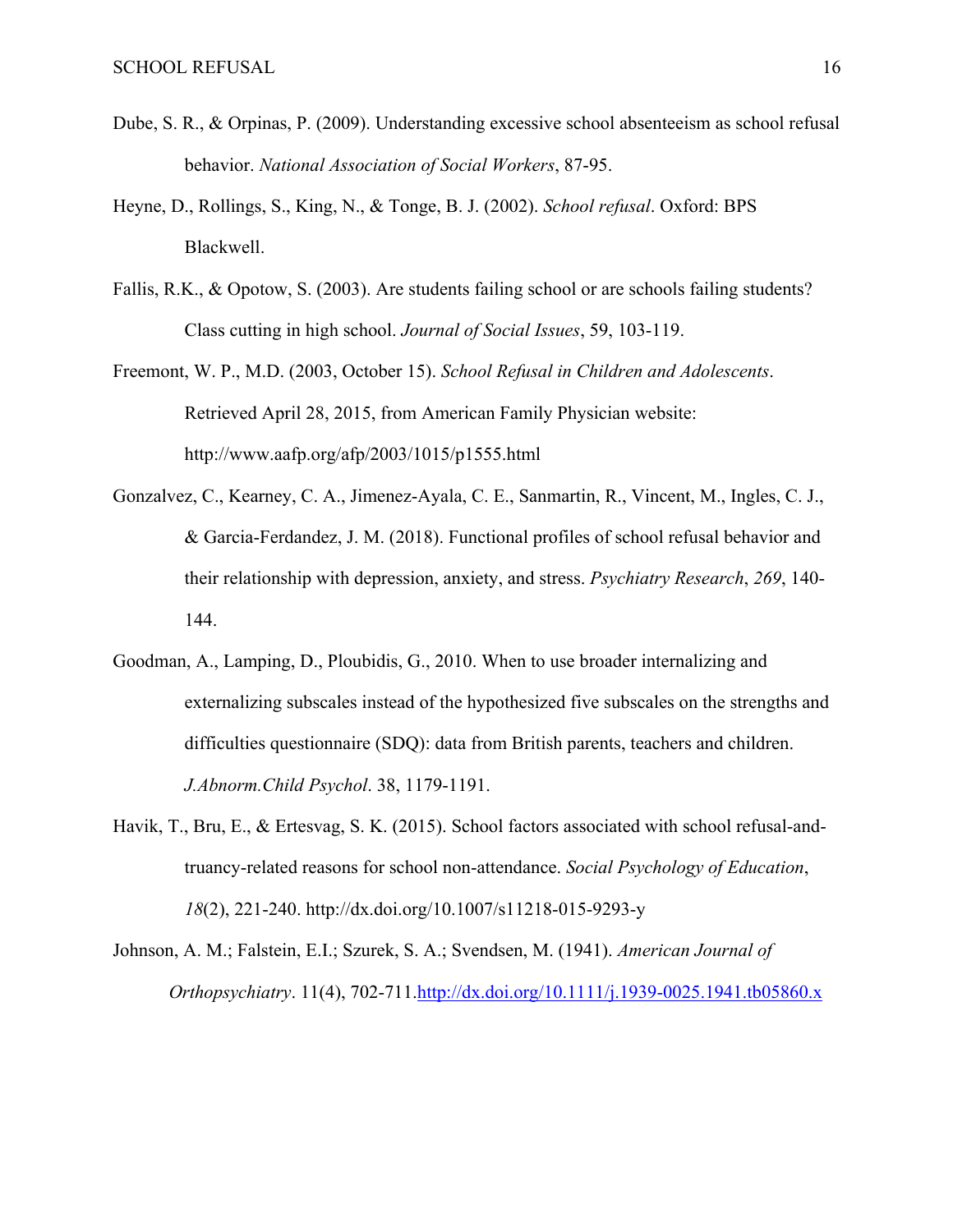- Kearney, C. A., & Beasley, J. F. (1994). The clinical intervention of school refusal behaviour: A survey of referral and practice characteristics. *Psychology in the Schools*, 31, 128–132.
- Kearney, C. A. (2002b*).* Identifying the function of school refusal behavior: a revision of the School Refusal Assessment Scale. *J. Psychopathol. Behav. Assess.* 24(4), 235-245.
- Kearney, C. A. (2008a). An interdisciplinary model of school absenteeism in youth to inform professional practice and public policy, *Educational Psychology Review*, 20(3), 257- 282.
- Kearney, C. A. (2008b). School absenteeism and school refusal behavior in youth: A contemporary review. *Clinical Psychology Review*, *28*(3), 451-471. http://dx.doi.org/10.1016/j.cpr.2007.07.012
- Kearney, C. A., & Bensaheb, A. (2006). School absenteeism and school refusal behavior: A review and suggestions for school-based health professionals. *Journal of School Health*, *76*(1), 3-7.
- Kearney, C.A., & Silverman, W.K. (1993). Measuring the function of school refusal behavior: The School Refusal Assessment Scale. *Journal of Clinical Child Psychology*, 22, 85- 96.
- Kearney, C.A., & Silverman, W.K. (1995). Family environment of youngsters with school refusal behavior; A synopsis with implications for assessment and treatment. *American Journal of Family Therapy*, 23, 59-72.
- Kearney, C.A., & Silverman, W.K. (1996). The evolution and reconciliation of taxonomic strategies for school refusal behavior. *Clinical Psychology: Science and Practice*, 3(4), 399-354.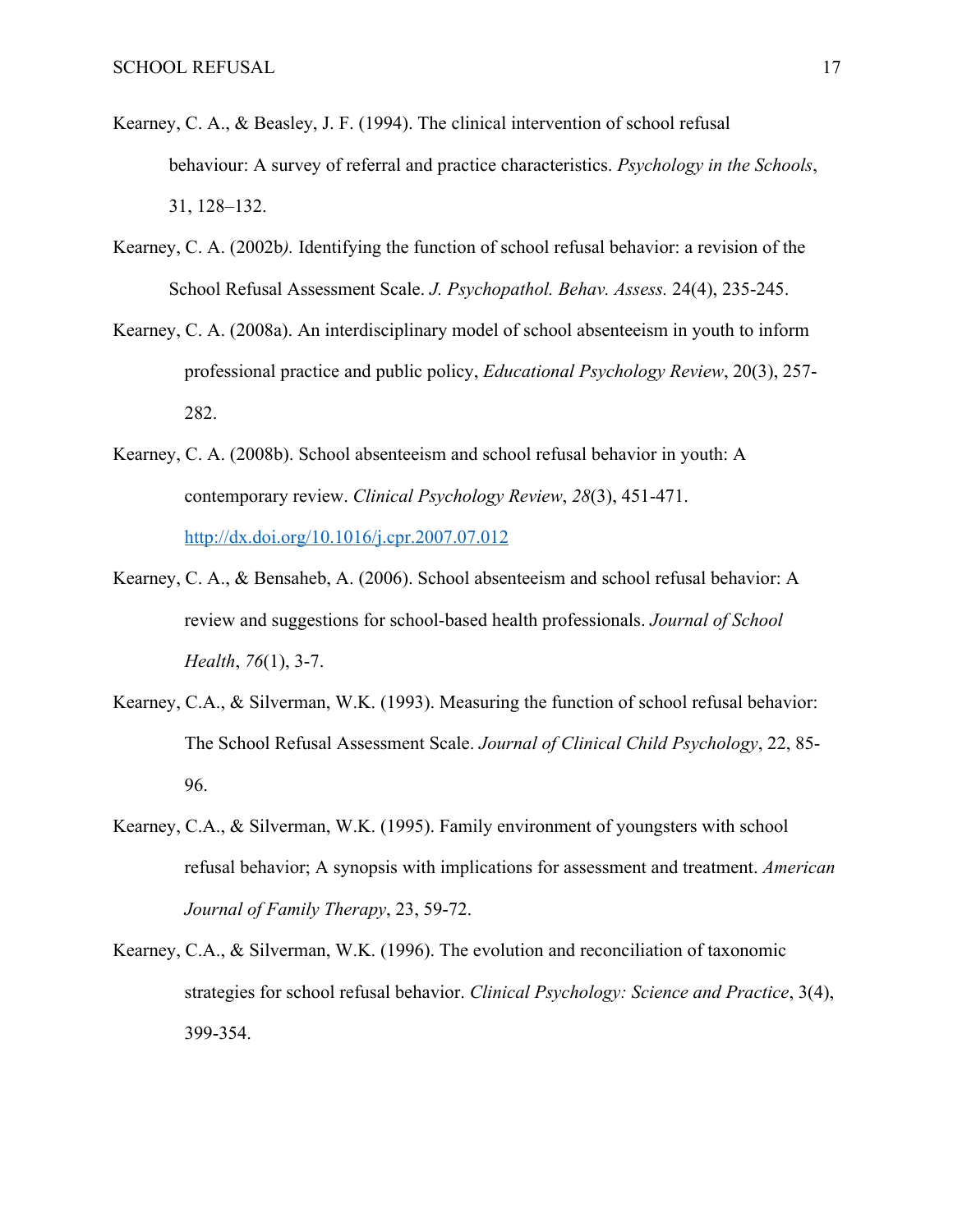- Lauchlan, F. (2003). Responding to chronic non-attendance: A review of intervention approaches. *Educational Psychology in Practice*, 19(2). 133.
- Lovibond, S.H., Lovibond, P.F., 1995. Manual for the Depression Anxiety Stress Scales. *Psychology Foundation of Australia*, Sydney.
- Lyon, A. R., & Cotler, S. (2007). Toward reduced bias and increased utility in the assessment of school refusal behavior: The case for diverse samples and evaluations of context. *Psychology in the Schools, 44*(6), pp. 551-565. doi:10.1002/pits.20247
- Lyon, A.R., & Cotler, S. (2009). Multi-systemic intervention for school refusal behavior: Integrating approaches across disciplines. *Advances in School Mental Health Promotion*, 2, 20-34.
- Maric, M., Heyne, D.A., de Heus, P., van Widenfelt, B.M., & Westenberg, P.M. (2012). The role of cognition in school refusal: An investigation of automatic thoughts and cognitive errors. *Behavioral and Cognitive Psychotherapy*, 40, 255-269.
- McShane, G., Walter, G., & Rey, J.M. (2001). Characteristics of adolescents with school refusal. *Australian and New Zealand Journal of Psychiatry*, 35, 822-826.
- Munley, P. H. (1975). Erik Erickson's theory of psychosocial development and vocational behavior. *Journal of Counseling Psychology*, *22*(4), 314-319.
- Murberg, T.A., & Bru, E. (2009). The relationships between negative life events, perceived support in the school environment and depressive symptoms among Norwegian senior high school students: a prospective study. *Social Psychology in Education*, 12(3), 361- 370.
- Nuttall, C., & Woods, K. (2013). Effective intervention for school refusal behavior. *Educational Psychology in Practice*, 29(4), 347-366. doi:10.1080/02667363.2013.846848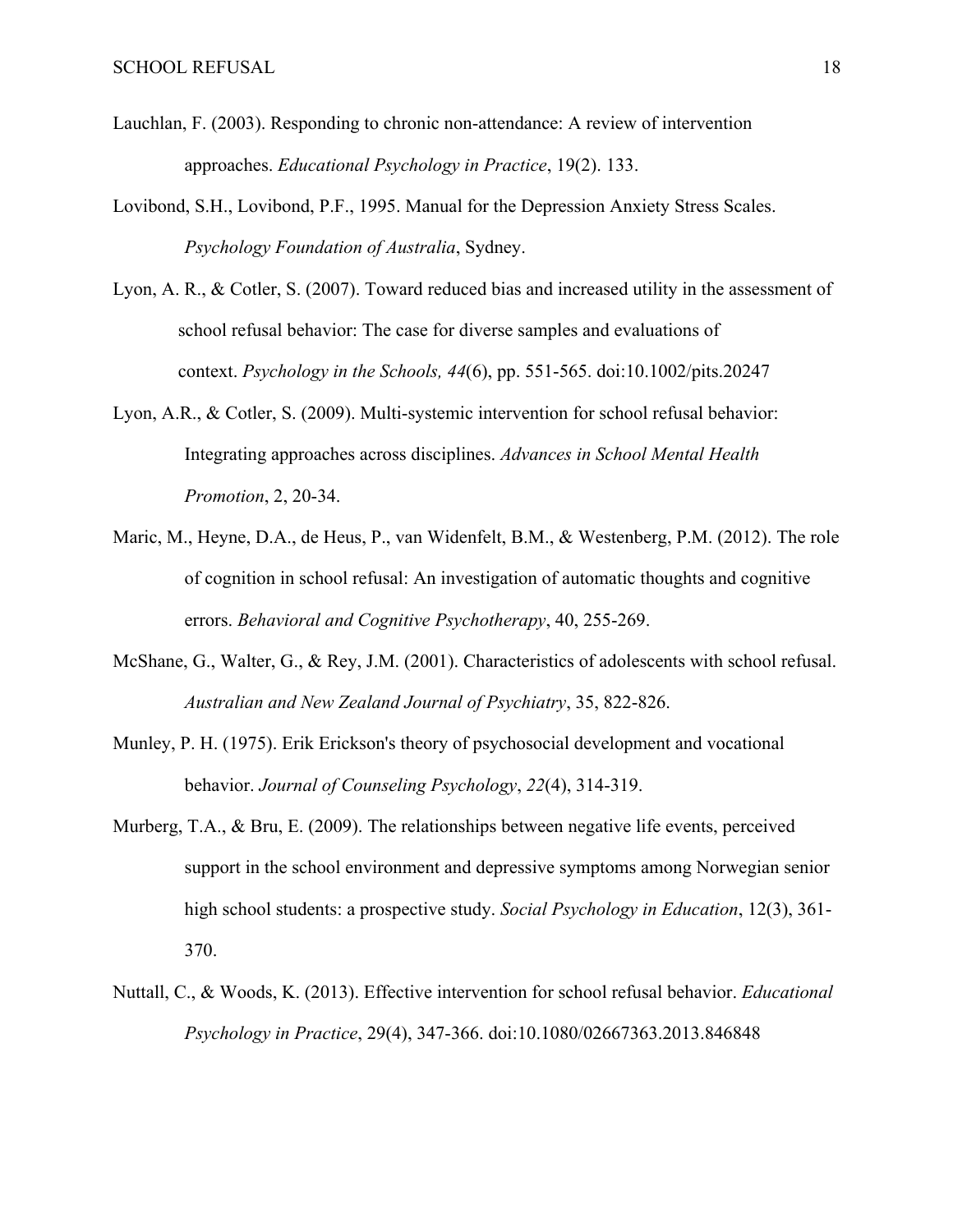- Powell, R., Digdon, N., Harris, B., & Smithson, C. (2014). Correcting the record on Watson, Raynar and Little Albert. *The American Psychologist*, 600-611.
- Richards, H.J., & Hadwin, J.A. (2011). An exploration of the relationship between trait anxiety and school attendance in young people. *School Mental Health*, 3, 236-244.

Ryckman, R.M. (2004). *Theories of Personality*. Belmont, CA: Thomson-Wadsworth.

Sigelman, C. K., & Rider, E. A. (2015). *Life-Span Human Development* (8th ed.). Stamford, CT: Cengage Learning.

Skinner, B.F. (1953). *Science and Human Behavior*. New York: Macmillan.

Thambirajah, M.S., De-Hayes, L., & Grandison, K.J. (2008). *Understanding school refusal: A* 

*handbook for professionals in education, health and social care*. Philadelphia, PA:

Jessica Kingsley.

Wilson, K.M., & Trainin, G. (2007). First-grade students' motivation and achievement for

reading, writing, and spelling. *Reading Psychology*, 28, 257-282.

# **Appendix A**

# **Recommendations:**

| <b>School Refusal Reasoning</b>                   | <b>Intervention</b>                               |
|---------------------------------------------------|---------------------------------------------------|
|                                                   | <b>Recommendations</b>                            |
| <b>Moral:</b>                                     | • avoid harsh consequences                        |
| • no consequences for school refusal              | • discussion about the short a long-term impact   |
| • no support for attending school                 | of going to school                                |
| • difficulties with classroom routines            | • form better connections with services in school |
| • little connection to achievement                |                                                   |
| <b>Example:</b> An example of moral development   |                                                   |
| influencing school refusal behavior would be      |                                                   |
| when a student states that their parents didn't   |                                                   |
| graduate from high school, so they shouldn't have |                                                   |
| to either.                                        |                                                   |
| Psychosocial:                                     | • identify staff connections                      |
| · social issues                                   | • collaborative work between professionals        |
| • few connections to teachers and staff           | • encouragement and positive attention            |
| • separation anxiety                              | • provide experiences where student can be        |
| • poor coping ability                             | successful                                        |
| • difficulty with relationships                   |                                                   |